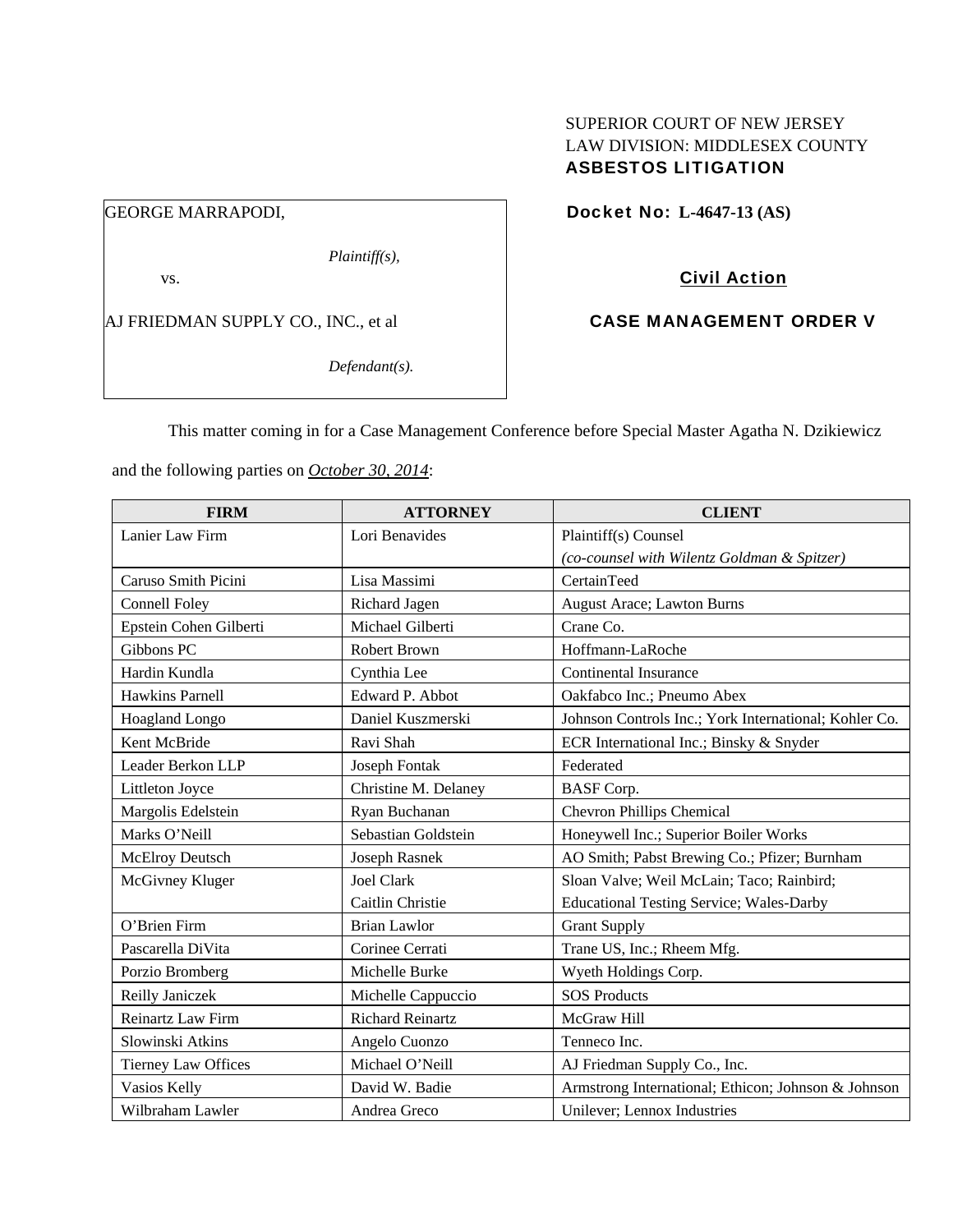IT IS on this  $30^{\text{th}}$  day of October, 2014 *effective from the conference date;* 

ORDERED as follows:

Counsel receiving this Order through computerized electronic medium (E-Mail) shall be deemed by the court to have received a copy of the filed original court document. Any document served pursuant to this Order shall be deemed to be served by mail pursuant to *R*.1:5-2.

### **DISCOVERY**

| Fact discovery, including depositions, shall be completed by this date. Plaintiff's   |
|---------------------------------------------------------------------------------------|
| counsel shall contact the Special Master within one week of this deadline if all fact |
| discovery is not completed.                                                           |
|                                                                                       |

February 27, 2015 Depositions of corporate representatives shall be completed by this date.

### **EARLY SETTLEMENT**

- January 7, 2015 The settlement conference previously scheduled on this date is **cancelled**.
- January 23, 2015 Settlement demands shall be served on all counsel and the Special Master by this date.

#### **SUMMARY JUDGMENT MOTION PRACTICE**

| March 13, 2015 | Summary judgment motions shall be filed no later than this date |  |  |  |
|----------------|-----------------------------------------------------------------|--|--|--|
|                |                                                                 |  |  |  |

April 10, 2015 Last return date for summary judgment motions.

### **MEDICAL DEFENSE**

- February 27, 2015 Plaintiff shall serve wrongful death expert medical report by this date.
- May 11, 2015 Defendants shall identify its medical experts and serve medical expert reports, if any, by this date. **In addition, defendants shall notify plaintiff's counsel (as well as all counsel of record) of a joinder in an expert medical defense by this date.**

#### **LIABILITY EXPERT REPORTS**

| March 31, 2015 | Plaintiff shall identify its liability experts and serve liability expert reports or a<br>certified expert statement by this date or waive any opportunity to rely on liability<br>expert testimony. |
|----------------|------------------------------------------------------------------------------------------------------------------------------------------------------------------------------------------------------|
| May 11, 2015   | Defendants shall identify its liability experts and serve liability expert reports, if any,<br>by this date or waive any opportunity to rely on liability expert testimony.                          |
| June 12, 2015  | Plaintiff shall identify its rebuttal liability experts and serve rebuttal liability expert<br>reports, if any, by this date.                                                                        |

\_\_\_\_\_\_\_\_\_\_\_\_\_\_\_\_\_\_\_\_\_\_\_\_\_\_\_\_\_\_\_\_\_\_\_\_\_\_\_\_\_\_\_\_\_\_\_\_\_\_\_\_\_\_\_\_\_\_\_\_\_\_\_\_\_\_\_\_\_\_\_\_\_\_\_\_\_\_\_\_\_\_\_\_\_\_\_\_\_\_\_\_\_\_\_\_\_\_\_\_\_\_\_\_\_\_\_\_\_\_